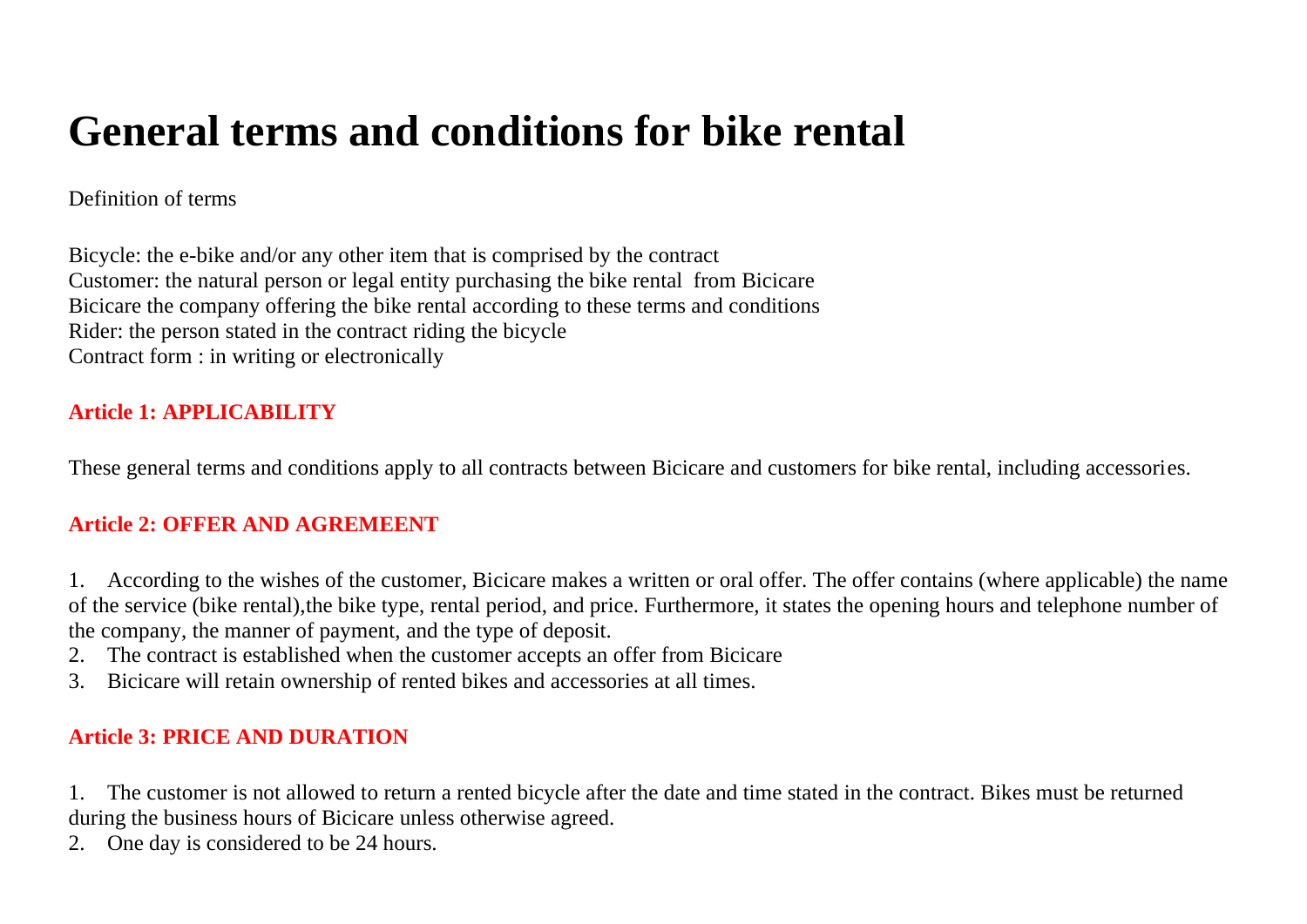3. Bicicare is not obliged to give any refund for rented bikes that are returned before the end of the contractual period

4. **Late return of the bike will result in a fine of € 25 for each citybike or e-bike and € 50 for each Urban Arrow in addition to one extra day charge.**

5. For each following day a charge of 150% day rate will be applied.

### **Article 4: CANCELLATION**

When customer cancels a bike rental:

- a. Up until 4 days before the bike rental, 0% of the price will be charged.
- b. Between 4 and 1 day(s) in advance, 50% of the price will be charged.
- c. 1 day or less in advance, 100% of the price will be charged.
- 2. Cancellations can only be made via e-mail (info@bicicare.nl).

#### **Article 5: PAYMENT AND DEPOSIT**

- 1. Payment for both the bike rental and the bike tours need to be done in advance.
- 2. A deposit is needed for each bike.The deposit consists of:
- a. A photocopy of a valid ID and  $\epsilon$ 50 for citybike or  $\epsilon$  350 for any Urban Arrow (to be paid in cash or via bank transfer) OTHERWISE;
- b. A valid ID and a photocopy of a valid credit card.
- 3. The deposit will be paid back in the same way has been paid to us as soon as the bicycle is returned.

In the event of damage for Bicicare, the amount charged for the damage will be subtracted from the deposit or,paid back at the shop while returning the bike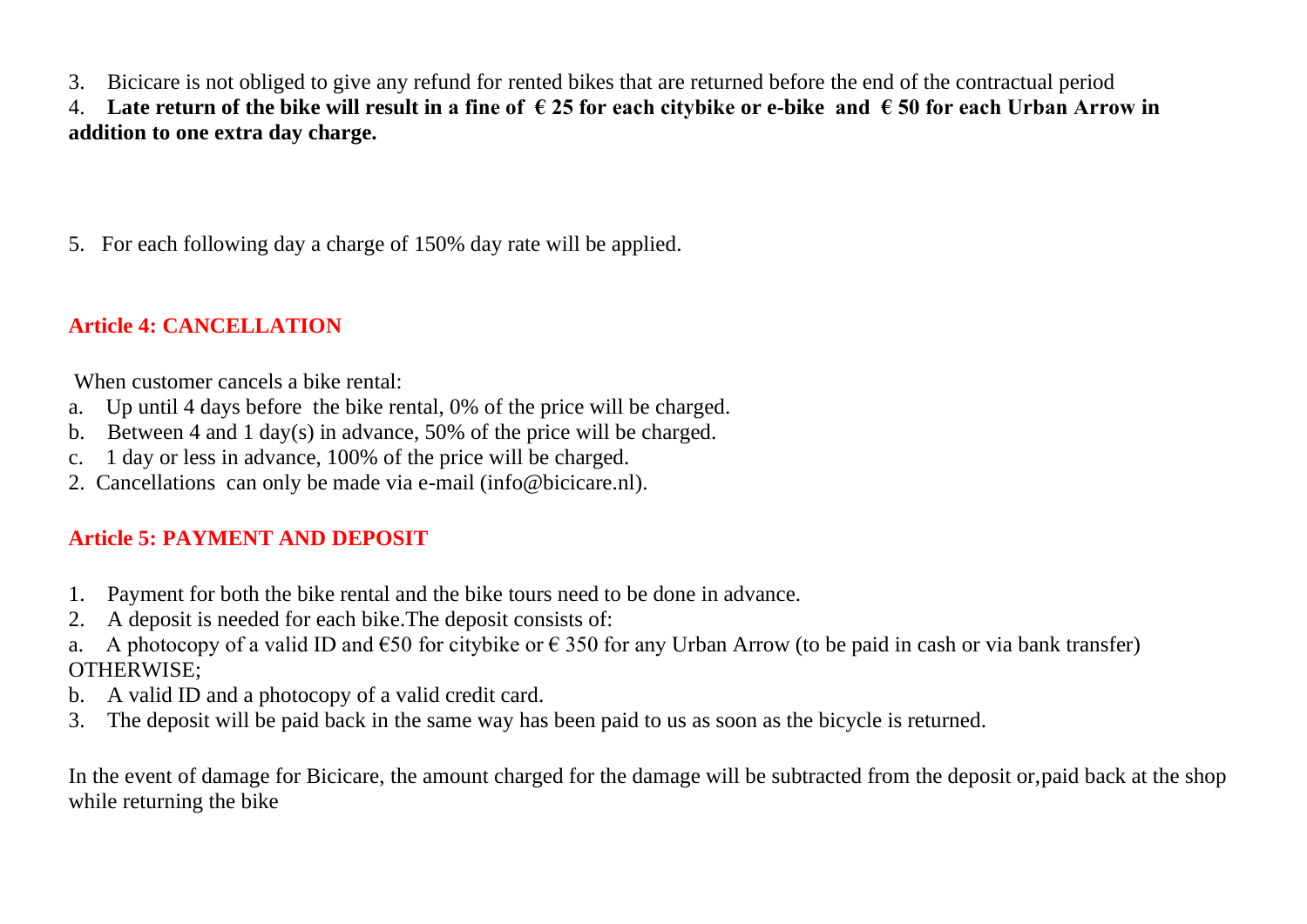### **Article 6: OBBLIGATION FOR THE CUSTOMER**

- 1. Customer must treat the bicycle well and in accordance with its actual purpose.
- 2. Customer must return the bicycle to Bicicare in its original condition.
- 3. **By renting a bicycle the customer declares to be:**
- a. In good physical condition, i.e. not suffering from any medical diseases or complaints that influence their riding ability.
- b. Able to properly ride a bicycle.
- 4. Bicicare reserves the right to judge the capacities and abilities of a customer or rider prior to the use of a bicycle.
- 5. The customer must obey all traffic laws and instructions from local law enforcement
- 6. The customer/rider must behave as a good renter/rider, which means he:
- a. Is not permitted to sublet or sublease the bicycle under any circumstances.
- b. Is not permitted to give the bicycle to a person other than the rider.
- c. Is not permitted to take the bicycle outside of The Netherlands.
- d. Is not permitted to ride on a city bike with more than 1 person on citybike or 2 on Cargobike.
- e. Must ensure that the person who is contractually indicated as the rider is legally permitted, and physically and mentally fit enough to ride a bicycle.
- f. Must secure loads on the bicycle with due care.
- g. Is not permitted to continue using the bicycle if it's damaged, when its use can lead to aggravation of the damage or affects traffic safety.

## **Article 7: ADDITIONAL INSTRUCTION FOR THE CUSTOMER**

- 1. The customer must return the bicycle in a clean condition. Cleaning costs with a minimum of  $\epsilon$ 10 may be charged.
- 2. Customers must bring a copy of the contract with them upon returning the bike.

3. Each bike is equipped with two locks. Customers must never leave the bicycle unattended unless properly locked. Bicicare staff will demonstrate correct use of the locks.

4. At the start of the rental, the customer needs to check the bicycle and report any possible defects to Bicicare staff. When the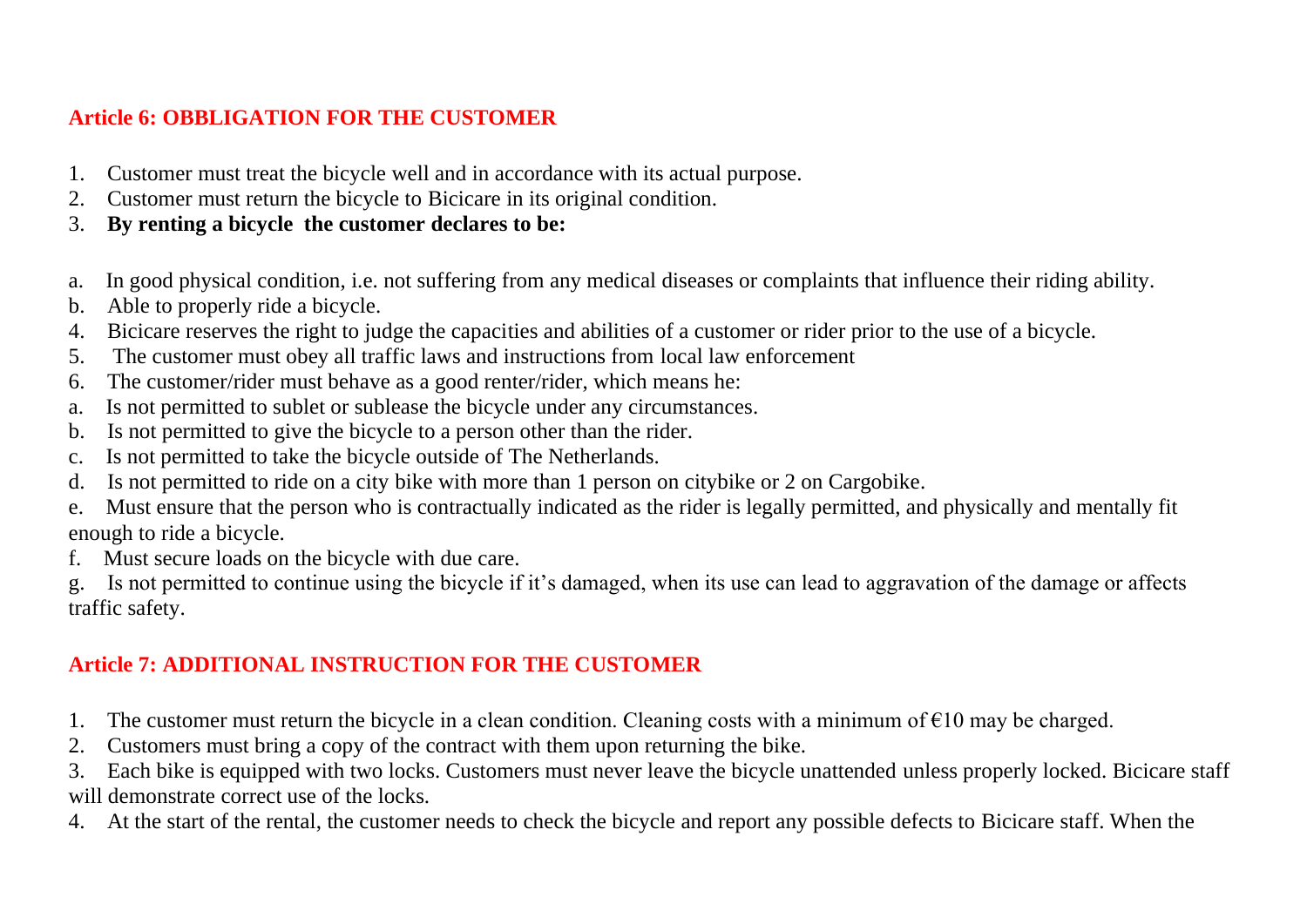defect(s) cannot be repaired instantly, the customer is permitted to have a replacement bike. As soon as the customer leaves shop, he accepts the condition of the bicycle.

5. In case any problems with the bicycle occur in Amsterdam, the customer needs to visit our shop in Amsterdam ( Willem de Zwijgerlaan 49H). Bicicare does not reimburse any repairs performed by other companies.

6. When taking the bike outside Amsterdam you do this at your own risk. On request we will provide you with a basic first repairation kit

7. Picking up a bike from outside Amsterdam will be charged according to the location starting with EUR 50 for a citybike or EUR 100 for a cargobike(within 20 km from Willem de Zwijgerlaan 49) afterward 15 cents extra per km will apply.

8. For any other damage which will occur outside of Amsterdam always get in touch first with Bicicare(0645249072) to describe which kind of problem are you experiencing, and you will get further instructions from our staff.

#### **Article 8: OBBLIGATION FOR BICICARE/BICI-BIKES**

1. Bicicare provides a bicycle with the statutory and agreed features and accessories, which is clean, well maintained and in a technically good condition.

- 2. In case of damage to the bicycle prior to the rental, Bicicare will make a report of the damage in the presence of the customer.
- 3. Bicicare will inspect the bicycle for any damage immediately after it is returned.

#### **Article 9: Insurance and customer's liability**

1. The customer is liable for any damage to Bicicare related to the bike rental unless the damage is caused by a violation of the obligations stated in article 8.

2. The customer is liable for actions and omissions of the rider(s) and other users of the bicycle(s) comprised by the contract, even if they didn't have the customer's permission to use the bike.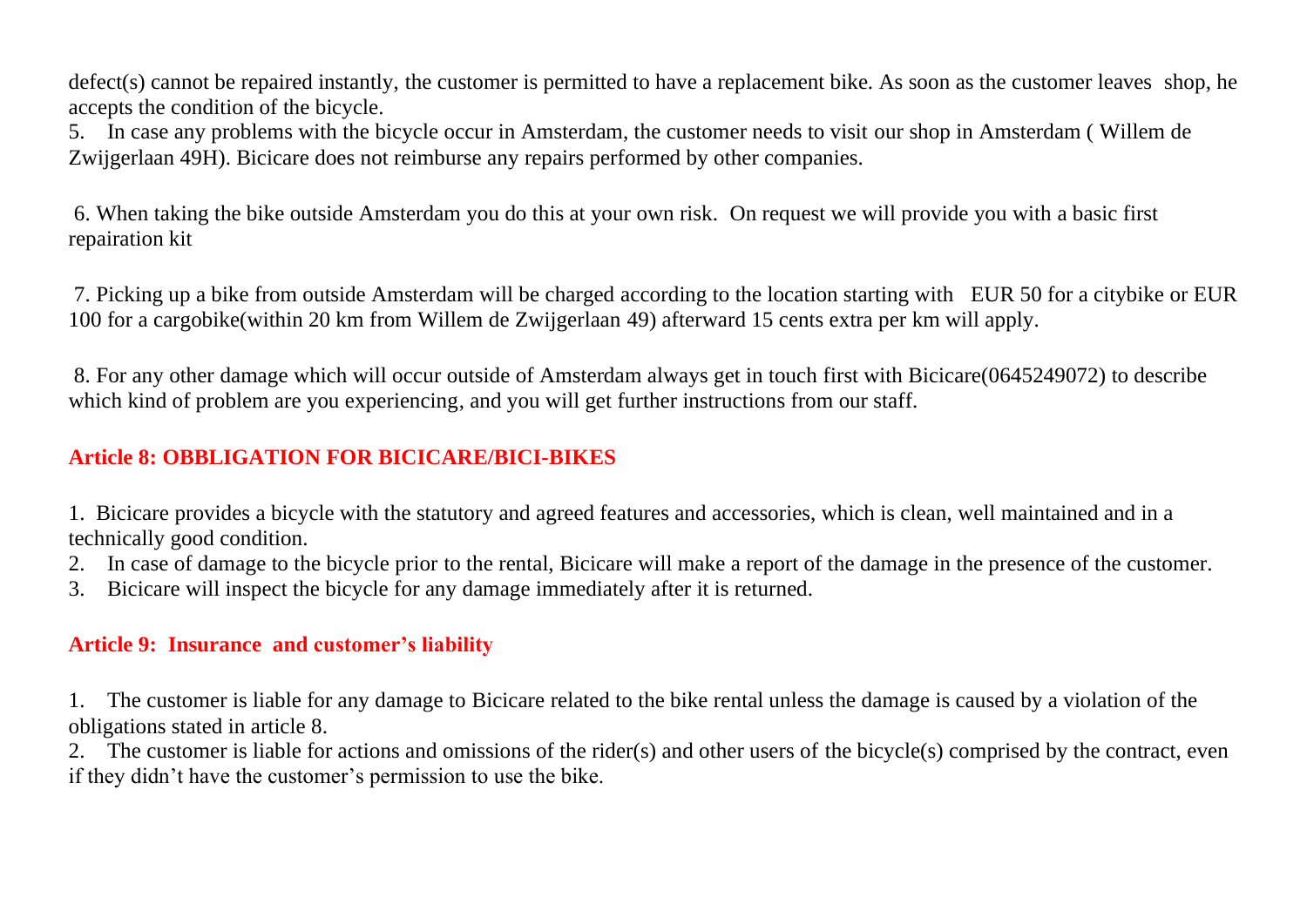3. The customer must respect all rules and regulations. The customer uses the bicycle on his own responsibility. If customer infringes any Dutch rules or regulations, Bicicare can by no means held liable. .

4. If local authorities remove your bike due to wrong parking, you will be charged  $\epsilon$ 75 per bike to cover the penalty; transportation; damages and broken lock. Do not park your bike in the middle of the road or footpaths, near tram and train stations or outside any designed parking space especially at busy locations.

5. In the event of loss, theft, or damage of the bicycle, Bicicare is entitled to charge a (maximum) compensation of:

 $\epsilon$  450 for a city bike

 $\epsilon$  1450 for an e-bike.

 $€4300$  for a cargo bike

We offer an insurance which cost  $\epsilon$  2.50 for citybike en  $\epsilon$  5,00 for Urban arrow for 24 hour which only covers in case of theft. With insurance you keep a deductible of  $\epsilon$  50 for a citybike and  $\epsilon$  350 for the Urban Arrow. Without insurance you will be charged the prices mentioned here above in case of theft. Each bicycle is equipped with two locks. Never leave the bicycle unattended, unless properly locked. **The deductible in case of theft only applies if your are able to give the keys of the bicycle . Flat tires are never included in the insurance**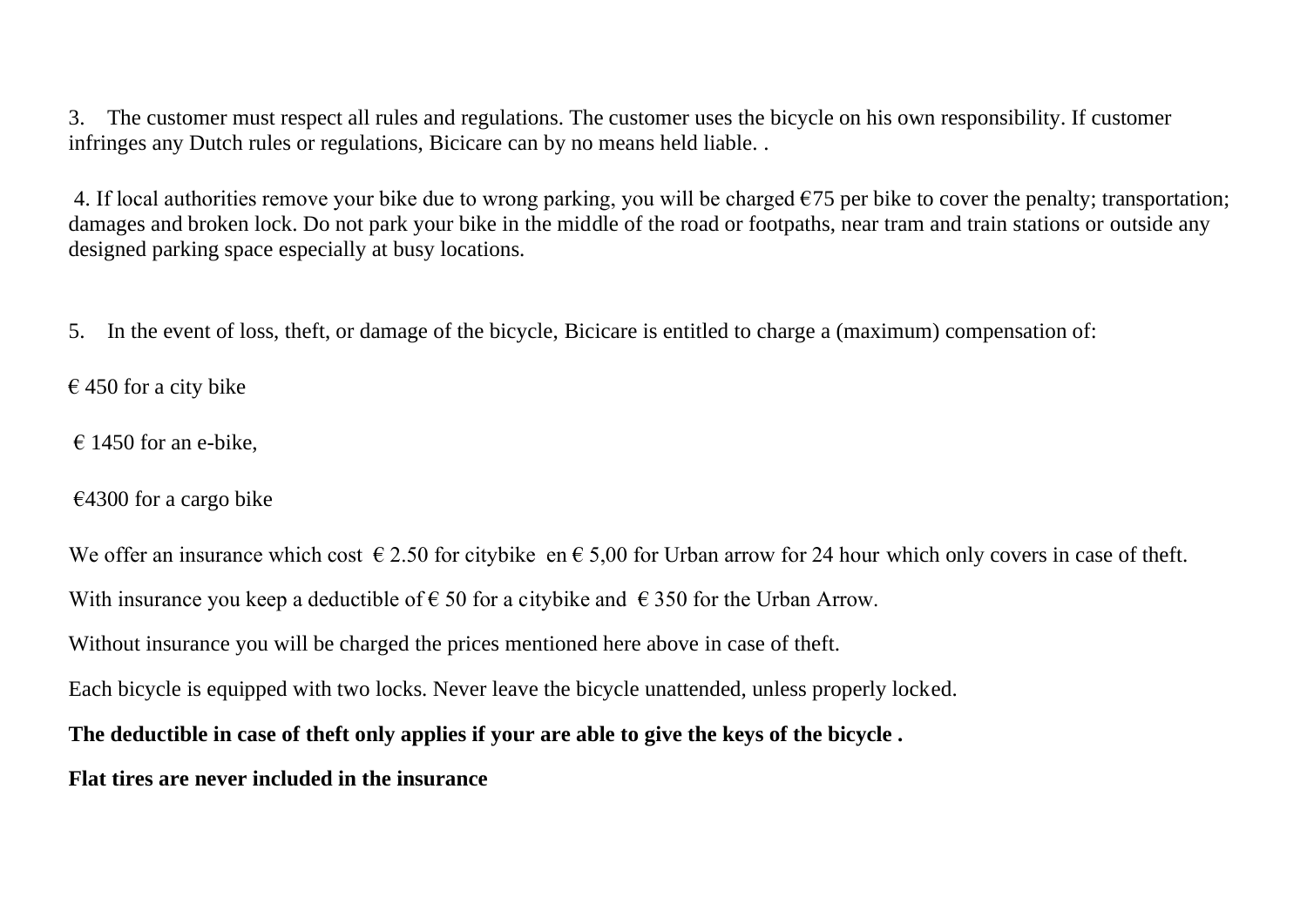In the event of accident to the customer and/or damage or loss of the bicycle, the customer is obligated to:

- a. Inform Bicicare as soon as possible (by visiting the shop or by telephone: +31645249072).
- b. Collect all data such as name, surname, telephone number from a counterpart .
- c. Provide all (requested) information and documents that relate to the event that caused the injury/damage.
- d. Do not leave the bicycle behind without properly securing it.

Bicicare.nl Willem de zwijgerlaan 49H

Telephone:+31645249072 E-mail: info@bicicare.nl Website: www.bicicare.nl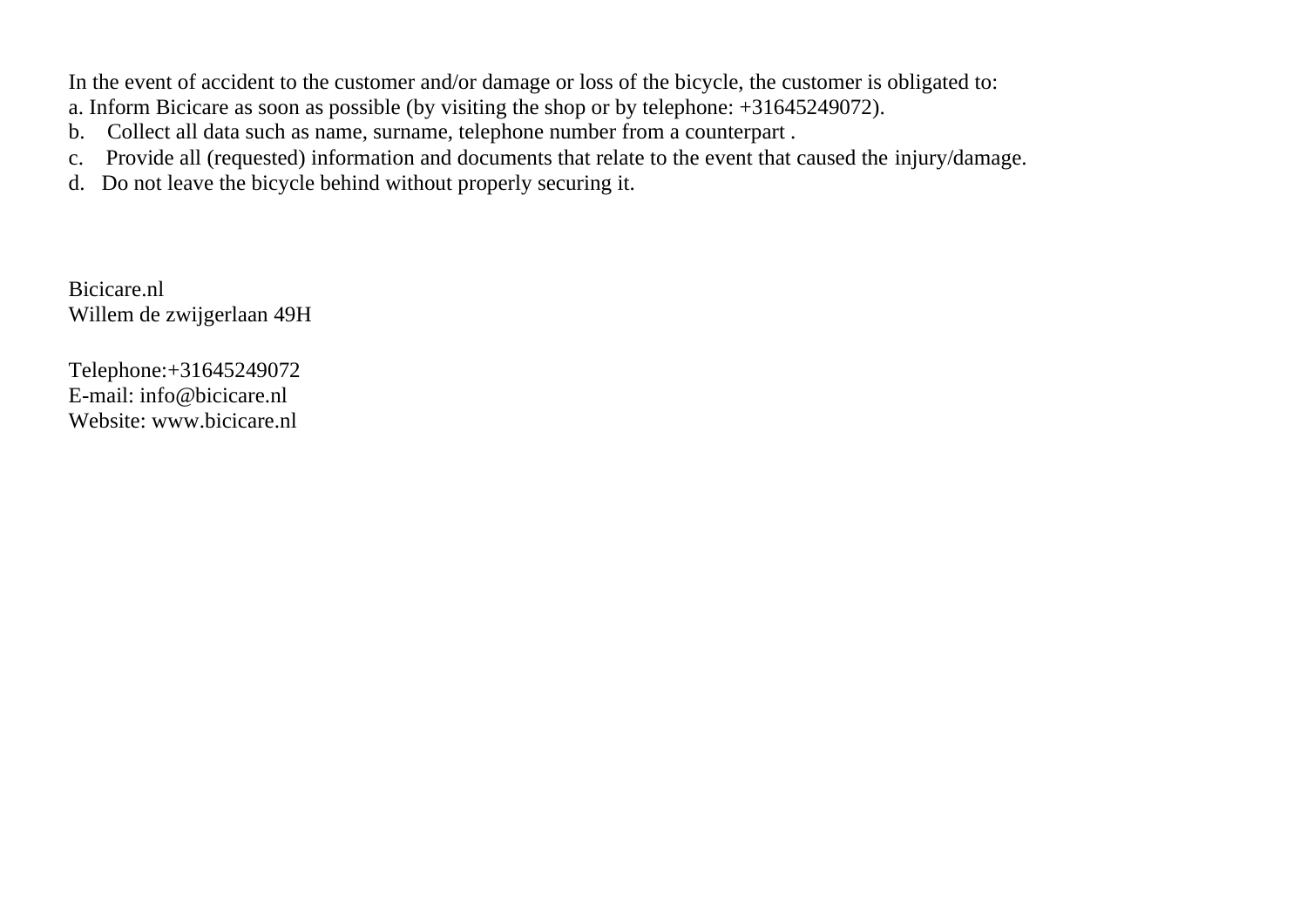# **Pricelist citybike parts :**

| saddle €15,            |
|------------------------|
| lock $€30,$            |
| lights set €20,        |
| chain case $€11,$      |
| fork €40,              |
| luggage rack €17,      |
| bell $E$ 5,            |
| key for lock €15,      |
| gear shifter €15       |
| stand €15,             |
| mudguard €20,          |
| entire back wheel €90, |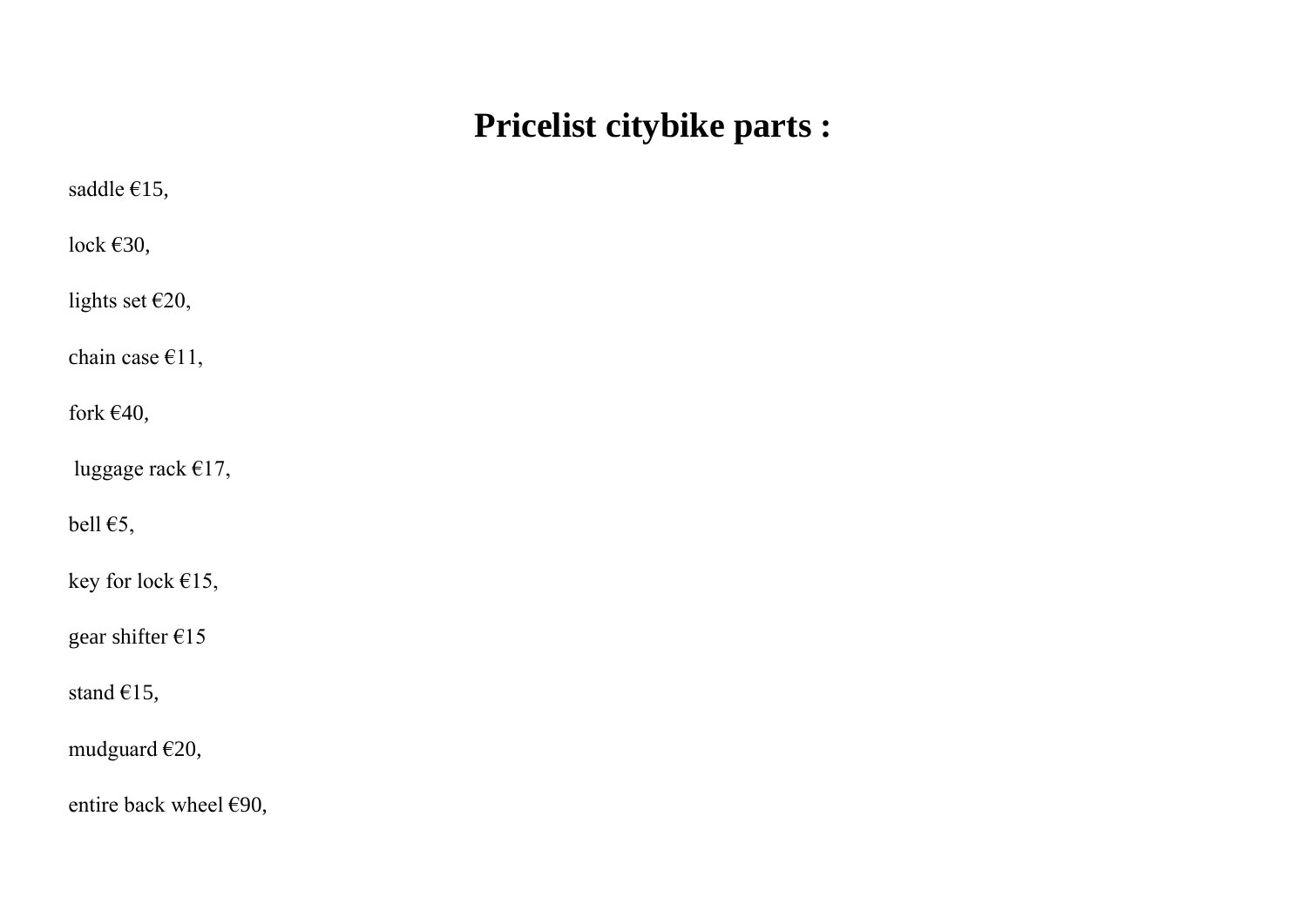entire front wheel  $675$ 

tire damaged by skidding €20,

gear system €150,

e-bike battery €550,

e-bike charger €175.

helmet €25,]

cable lock €40,

ring lock €20.

# **Pricelist cargo bike**;

Lock demper( rubber)  $\in$  5 p/piece

saddle €45,

front light €25,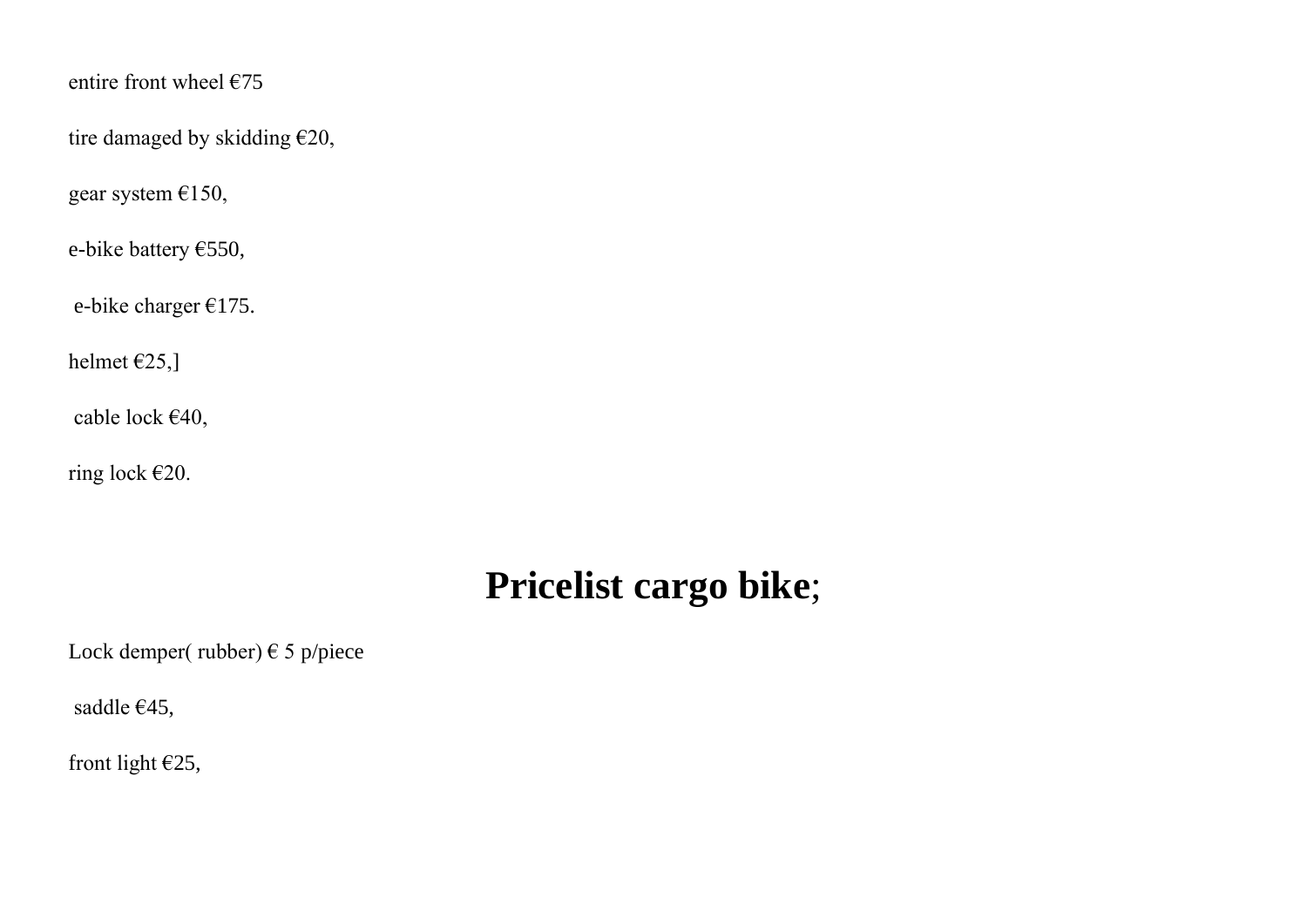back light €20,

steering wheel stem  $\epsilon$ 75,

bell  $€10$ ,

key for lock €15,

stand €90,

front mudguard €25,

back mudguard 30,

front wheel  $£120$ ,

back wheel €450,

battery €620,

charger €175,

computer €125,

gear lever €50,